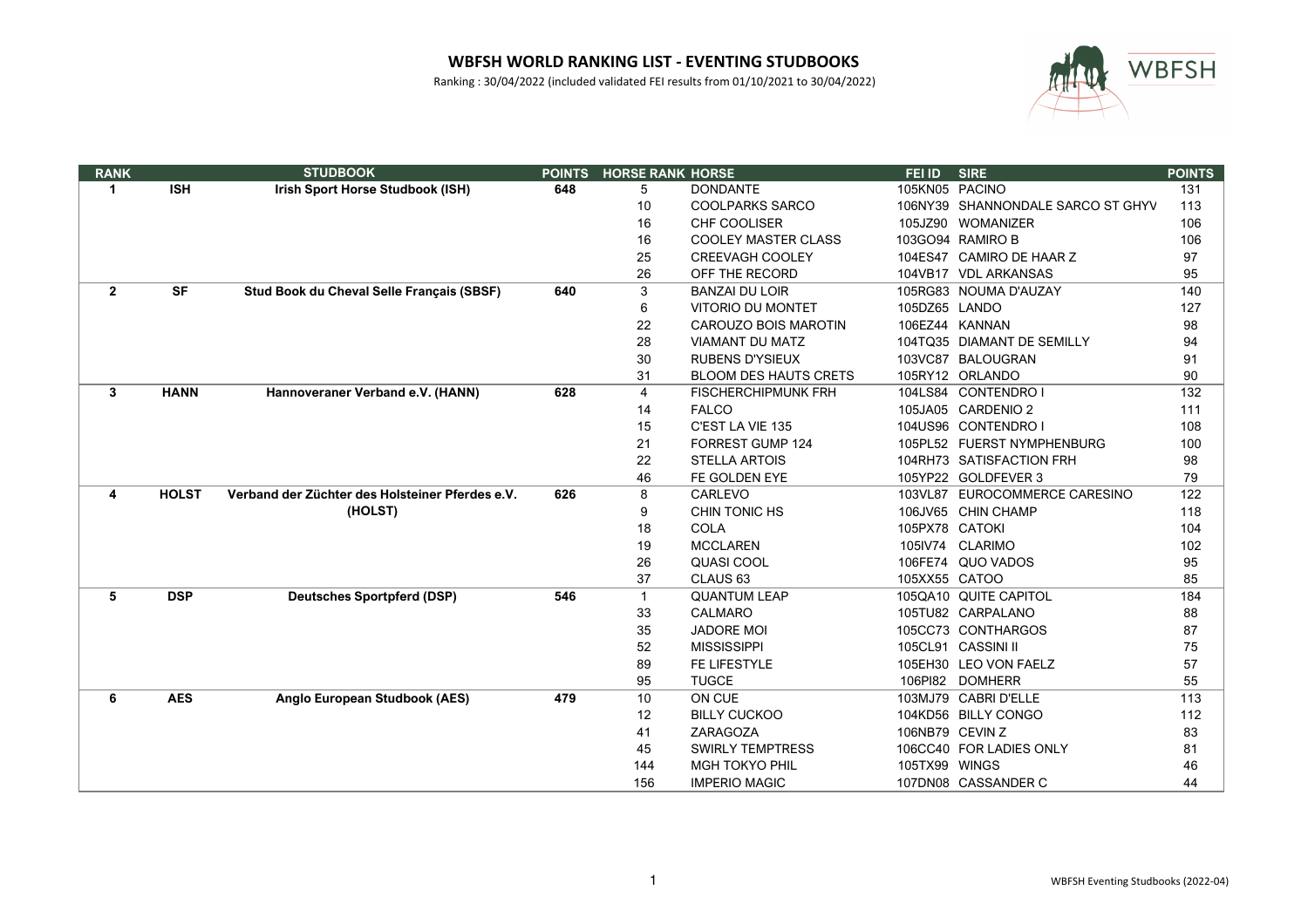

| $\overline{7}$ | <b>OLDBG</b> | Verband der Züchter des Oldenburger Pferdes e.V.     | 472 | $\overline{2}$    | <b>QC DIAMANTAIRE</b>       |                | 105BM48 DIARADO                 | 176 |
|----------------|--------------|------------------------------------------------------|-----|-------------------|-----------------------------|----------------|---------------------------------|-----|
|                |              | (OL)                                                 |     | 22                | SCUDERIA 1918 A BEST FRIEND |                | 105IV32 ALBARAN XX              | 98  |
|                |              |                                                      |     | 67                | <b>GRAFENNACHT</b>          |                | 106BR76 GRAFENSTOLZ             | 67  |
|                |              |                                                      |     | 117               | DUKE OF CHAMPIONS           |                | 106BD91 DUKE OF HEARTS XX       | 51  |
|                |              |                                                      |     | 159               | <b>CELLADONN</b>            |                | 106ZW53 CALLISTUS 4             | 43  |
|                |              |                                                      |     | 196               | EBAY                        | 105JA51        | <b>ESCUDO</b>                   | 37  |
| 8              | <b>KWPN</b>  | Koninklijk Warmbloed Paarden Stamboek                | 416 | 37                | <b>HARTACKER</b>            |                | 106GO11 SPARTACUS TN            | 85  |
|                |              | Nederland / Royal Warmblood Studbook of the          |     | 48                | <b>JERSEY MBF</b>           |                | 106WV22 FIBONACCI               | 77  |
|                |              | <b>Netherlands (KWPN)</b>                            |     | 52                | JOHAN-SOME                  |                | 106VJ34 LEXICON                 | 75  |
|                |              |                                                      |     | 73                | <b>IVAN</b>                 |                | 106VM61 DEXTER R                | 64  |
|                |              |                                                      |     | 80                | <b>FEDARMAN B</b>           |                | 105NL47 EUROCOMMERCE WASHINGTON | 61  |
|                |              |                                                      |     | 100               | <b>GLOBAL EX</b>            |                | 105SS55 CONTADOR                | 54  |
| 9              | <b>BWP</b>   | <b>Belgian Warmblood (BWP)</b>                       | 348 | 39                | <b>IRON</b>                 |                | 104WZ67 AQUILINO                | 84  |
|                |              |                                                      |     | 48                | <b>MAHALIA</b>              |                | 106LQ20 ELVIS TER PUTTE         | 77  |
|                |              |                                                      |     | 73                | <b>ORIGI</b>                |                | 106VZ84 INDOCTRO                | 64  |
|                |              |                                                      |     | 128               | FLETCHA VAN 'T VERAHOF      |                | 103CH88 VIGO D ARSOUILLES STX   | 49  |
|                |              |                                                      |     | 188               | KYBA VAN DE JOMAHEIDE       |                | 107EA08 CASANOVA                | 38  |
|                |              |                                                      |     | 204               | MADAGASCAR C                |                | 106DP85 COPITOL C               | 36  |
| 10             | <b>SHBGB</b> | <b>Sport Horse Breeding of Great Britain (SHBGB)</b> | 347 | 19                | <b>XAVIER FAER</b>          |                | 103QJ38 CATHERSTON LIBERATOR    | 102 |
|                |              |                                                      |     | 42                | <b>CLASSIC MOET</b>         |                | 102XO30 CLASSIC                 | 82  |
|                |              |                                                      |     | 144               | <b>TREMANTON</b>            |                | 106KK23 BIRKHOF'S GRAFENSTOLZ   | 46  |
|                |              |                                                      |     | 167               | <b>DREAMLINER</b>           | 105FD92 JUMBO  |                                 | 41  |
|                |              |                                                      |     | 188               | <b>TREGILDER</b>            |                | 105FX93 ROYAL CONCORDE          | 38  |
|                |              |                                                      |     | 188               | <b>TREBARWITH</b>           |                | 103BA88 HAND IN GLOVE           | 38  |
| 11             | <b>SWB</b>   | <b>Swedish Warmblood Association (SWB)</b>           | 336 | $12 \overline{ }$ | <b>MAYBACH</b>              | 105HF22        | <b>JAGUAR MAIL</b>              | 112 |
|                |              |                                                      |     | 106               | <b>JERSEY</b>               |                | 106FE94 QUATERBACK              | 53  |
|                |              |                                                      |     | 108               | <b>KAIZEN</b>               | 105E189        | <b>CARESSINIL</b>               | 52  |
|                |              |                                                      |     | 117               | <b>JOYSTICK</b>             |                | 106PP23 JAGUAR MAIL             | 51  |
|                |              |                                                      |     | 204               | <b>EMPERO</b>               | 105CK05 EMPIRE |                                 | 36  |
|                |              |                                                      |     | 247               | <b>BOX LEO</b>              |                | 105CJ66 JAGUAR MAIL             | 32  |
| 12             | AA           | Stud-book Français du cheval Anglo-Arabe             | 317 | 47                | <b>UNUM DE'OR</b>           |                | 104MV29 YARLANDS SUMMER SONG    | 78  |
|                |              |                                                      |     | 85                | DON JUAN DE ROUHET AA IFCE  |                | 106PP49 POTTER DU MANAOU        | 58  |
|                |              |                                                      |     | 89                | ALERTAMALIB'OR              |                | 105AT94 YARLANDS SUMMER SONG    | 57  |
|                |              |                                                      |     | 117               | AGORA DE BORDENAVE          |                | 105KN66 BIRKHOF'S GRAFENSTOLZ   | 51  |
|                |              |                                                      |     | 188               | DOISY DAENE D'EPTE AA       | 106OD90 QUACK  |                                 | 38  |
|                |              |                                                      |     | 216               | FIL DE L'O AA               |                | 107JN69 VISAVI D'IVRAIE         | 35  |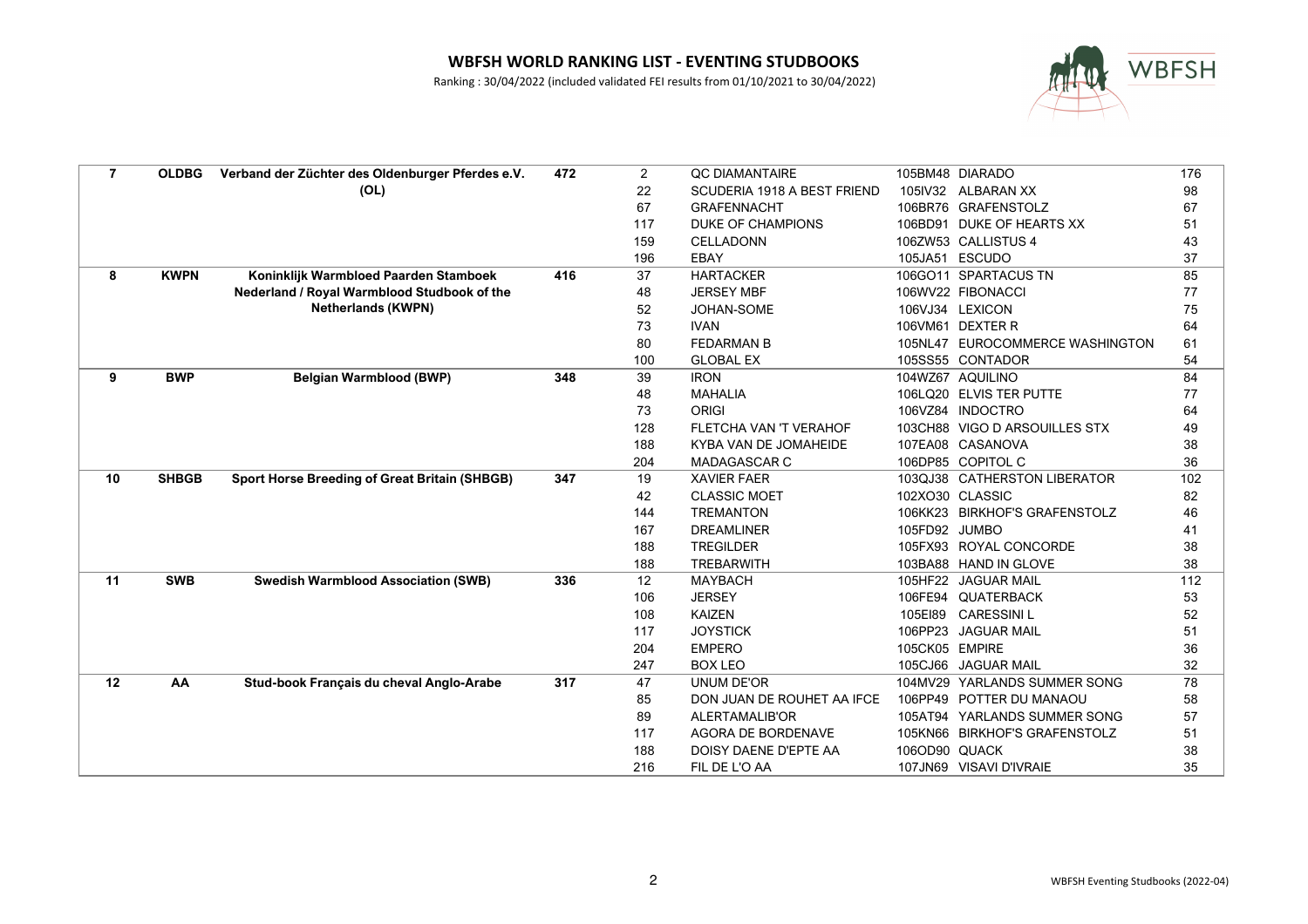

| 13 | <b>TRAK</b>   | Verband der Züchter und Freunde des                 | 303 | 48  | <b>HIPPO'S SAPPORO</b>                          |               | 104PZ26 PERECHLEST                    | 77 |
|----|---------------|-----------------------------------------------------|-----|-----|-------------------------------------------------|---------------|---------------------------------------|----|
|    |               | Ostpreussischen Warmblutpferdes Trakehner           |     | 67  | <b>OUTBACK</b>                                  |               | 106XS86 DUKE OF HEARTS XX             | 67 |
|    |               | Abstammung e.V. (TRAK)                              |     | 71  | <b>VANDIVER</b>                                 |               | 103OA10 WINDFALL 2                    | 65 |
|    |               |                                                     |     | 216 | <b>TSF SOLARA</b>                               |               | 106YU83 WINDFALL 2                    | 35 |
|    |               |                                                     |     | 247 | <b>LEBENSTRAUM</b>                              |               | 105RK95 ABENDTANZ                     | 32 |
|    |               |                                                     |     | 325 | <b>GRANULIN 2</b>                               | 103LI86       | <b>BIRKHOF'S GRAFENSTOLZ</b>          | 27 |
| 14 | <b>WESTF</b>  | Westfälisches Pferdestammbuch e.V. (WESTF)          | 298 | 29  | CARMANGO                                        |               | 106SI03 CHIRIVELL                     | 92 |
|    |               |                                                     |     | 128 | <b>CINNAMON RED</b>                             |               | 106WH29 CASCADELLO I                  | 49 |
|    |               |                                                     |     | 159 | <b>FALLULAH</b>                                 |               | 104TK19 FIDERTANZ 2                   | 43 |
|    |               |                                                     |     | 165 | <b>CHARLY</b>                                   |               | 106VE43 C-TRENTON Z                   | 42 |
|    |               |                                                     |     | 196 | <b>LAMANGO</b>                                  |               | 105HW19 LA CALIDO                     | 37 |
|    |               |                                                     |     | 216 | <b>READY TO GO W</b>                            |               | 106AN29 ROCK FOREVER                  | 35 |
| 15 | <b>ZANG</b>   | Stud-book Zangersheide (ZANG)                       | 250 | 92  | Z.                                              | 104FF03 ASCA  |                                       | 56 |
|    |               |                                                     |     | 150 | ELVIS DE HUS Z                                  |               | 106JK69 ELDORADO DE HUS               | 45 |
|    |               |                                                     |     | 156 | FIREWALL DES AUCELS Z                           |               | 106GG28 FLORIAN DE LA VIE*BAZOOKA     | 44 |
|    |               |                                                     |     | 188 | DIA VAN HET LICHTERVELD Z                       |               | 106WJ63 DIAMANT DE SEMILLY            | 38 |
|    |               |                                                     |     | 222 | <b>RUSSAL Z</b>                                 |               | 106AQ98 RUSSELL II                    | 34 |
|    |               |                                                     |     | 235 | KAWA DE LA COUR Z                               |               | 104KK85 KLAIRON DANCER XX             | 33 |
| 16 | <b>MIPAAF</b> | Italian Sport Horse Studbook / Ministero delle      | 208 | 108 | <b>SPARTACO</b>                                 |               | 105LS45 NADIR DI SAN PATRIGNANO       | 52 |
|    |               | Politiche Agricole, Alimentari e Forestali (MIPAAF) |     | 128 | ARACNE DELL'ESERCITO ITALIAN 106CM98 A.S.LUCSAN |               |                                       | 49 |
|    |               |                                                     |     | 159 | <b>UTER</b>                                     |               | 104YL75 CASTER DI VILLA FRANCESCA     | 43 |
|    |               |                                                     |     | 359 | QUIRINO DEL CASTEGNO                            |               | 104MX47 LUSSO DEL CASTEGNO            | 25 |
|    |               |                                                     |     | 405 | <b>WALVIS BAY</b>                               | 106BS81 /     |                                       | 22 |
|    |               |                                                     |     | 532 | DIRTY DANCING DELL' ESERCITO                    |               | 107KM45 PEDRITO DELL'ESERCITO ITALIAN | 17 |
| 17 | <b>AECCAá</b> | Asociación Española de Criadores de Caballos        | 196 | 95  | TARAJE CP 21.10                                 |               | 106IC35 EOLE DES ORCETS               | 55 |
|    |               | Anglo-árabes (AECCAá)                               |     | 204 | KIRA HDB 2088                                   |               | 104UU27 MR. CARTANO                   | 36 |
|    |               |                                                     |     | 222 | QUILATE 32 53                                   |               | 104QH90 QUATAR DE PLAPE               | 34 |
|    |               |                                                     |     | 325 | ARQUILLO DV 33.01                               |               | 105FN52 ZANDOR Z                      | 27 |
|    |               |                                                     |     | 325 | ULTRASOURCE DEL CERRO 35                        |               | 106TK24 ULTRA DE ROUHET               | 27 |
|    |               |                                                     |     | 532 | EVERES DV 34 67                                 |               | 106YZ76 ALUBION DV 17 13              | 17 |
| 18 | <b>PZHK</b>   | <b>Polish Horse Breeders Association (PZHK)</b>     | 187 | 84  | <b>BARBADOS 26</b>                              |               | 104PJ69 MORAVIA                       | 59 |
|    |               |                                                     |     | 134 | <b>BRENNUS</b>                                  |               | 105LO63 MORAVIA                       | 48 |
|    |               |                                                     |     | 359 | <b>HATTERIA II</b>                              | 106MJ37 HUZAR |                                       | 25 |
|    |               |                                                     |     | 447 | <b>GRACJA</b>                                   |               | 107EF27 CHACCO FLY                    | 20 |
|    |               |                                                     |     | 497 | <b>SILVANA</b>                                  |               | 107FC31 BOLSHOI                       | 18 |
|    |               |                                                     |     | 532 | <b>BETTER LUCK</b>                              |               | 104IA33 TOP GUN                       | 17 |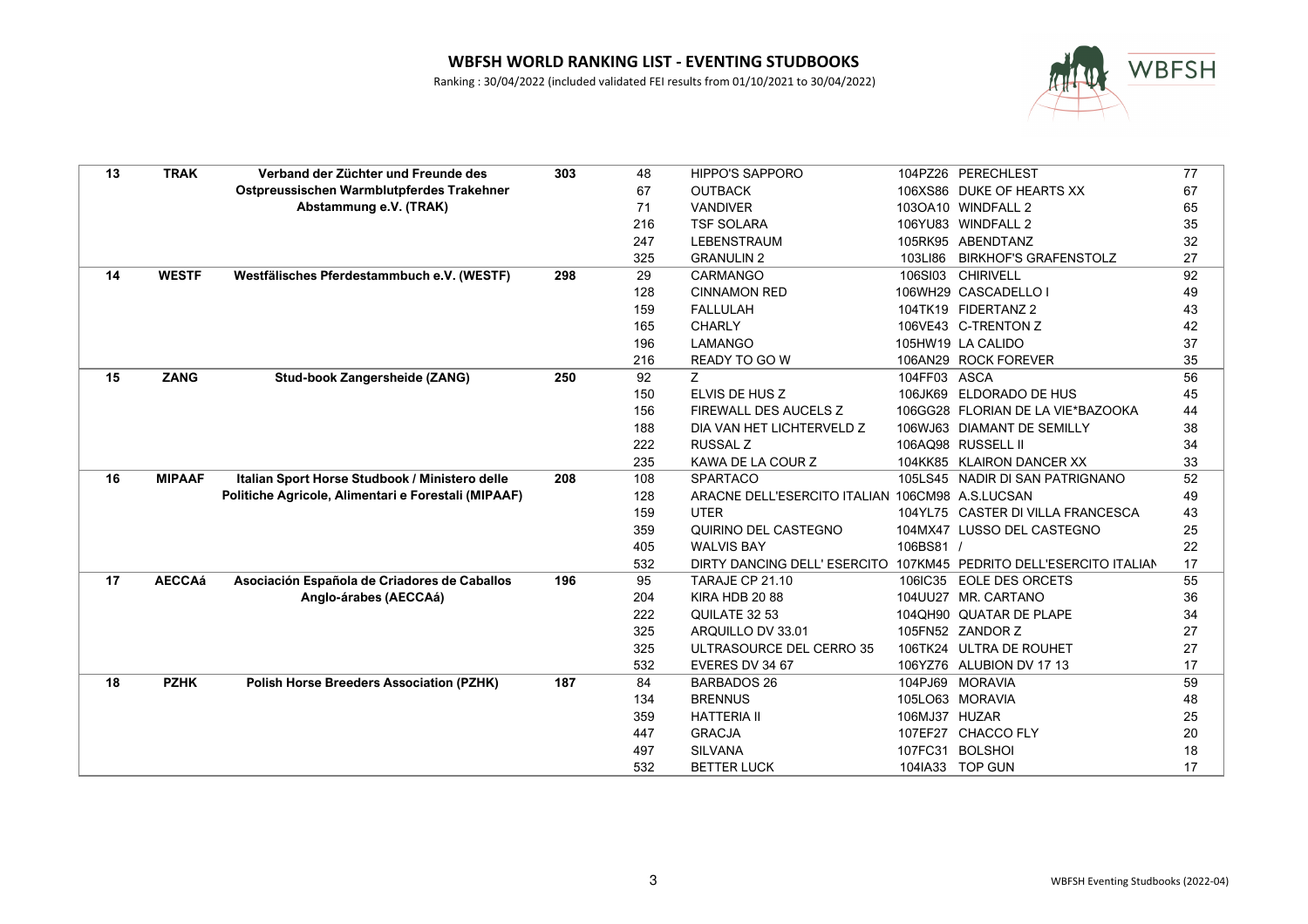

| 19 | <b>ATA</b>  | <b>American Trakehner Association (ATA)</b>      | 180 | $\overline{7}$ | <b>TSETSERLEG TSF</b>              |                  | 104GI56 WINDFALL 2            | 126 |
|----|-------------|--------------------------------------------------|-----|----------------|------------------------------------|------------------|-------------------------------|-----|
|    |             |                                                  |     | 128            | <b>ALLY KGO</b>                    |                  | 105OB68 HIRTENTANZ 2          | 49  |
|    |             |                                                  |     | 1331           | <b>OLNEY UNCLE SAM</b>             |                  | 104XP72 SONSET SEIGER         |     |
|    |             |                                                  |     | 1331           | <b>REDDY OR NOT</b>                | 1050M04 OSKAR II |                               |     |
|    |             |                                                  |     | 1697           | <b>TANQUERAY</b>                   |                  | 107DZ19 TZIGANE               |     |
| 19 | <b>OS</b>   | Springpferdezuchtverband Oldenburg-International | 180 | 108            | <b>LAGONA OLD</b>                  |                  | 107GB33 LAVAGON               | 52  |
|    |             | e.V (OS)                                         |     | 172            | <b>EVITA AP</b>                    | 106YO41 CON AIR  |                               | 40  |
|    |             |                                                  |     | 359            | <b>SCRABBLE OLD</b>                |                  | 105PM85 STRAVIATY             | 25  |
|    |             |                                                  |     | 375            | VAN HERA P                         |                  | 106XK41 VERDITN               | 24  |
|    |             |                                                  |     | 420            | <b>LILLYBELLE EA</b>               |                  | 106WP46 DIARADO               | 21  |
|    |             |                                                  |     | 497            | <b>SACRE' COEUR</b>                |                  | 105DH57 STAKKATO GOLD         | 18  |
| 21 | <b>NZWB</b> | <b>New Zealand Warmblood Association (NZWA)</b>  | 142 | 66             | SANDROS SALUTE MW                  |                  | 105ZQ87 SALUTATION            | 68  |
|    |             |                                                  |     | 359            | <b>TRUDEAU</b>                     |                  | 105FB28 MAGISTAD              | 25  |
|    |             |                                                  |     | 375            | RICKER RIDGE PICO BOO              |                  | 103CQ57 PICO BELLO            | 24  |
|    |             |                                                  |     | 561            | <b>MI FOCUS</b>                    |                  | 104EE58 RAMAZOTTI             | 16  |
|    |             |                                                  |     | 899            | <b>ASTEK VICTOR</b>                |                  | 105MK50 VOLTAIRE II           |     |
|    |             |                                                  |     | 1697           | <b>ASTEK GADZUKS</b>               |                  | 105VO42 KINNORDY GYM BELLO    |     |
| 22 | <b>DWB</b>  | Danish Warmblood Society / Dansk Varmblod (DWB)  | 134 | 196            | <b>BON CHEVAL</b>                  |                  | 105SE51 BOEGEGAARDENS BONEY M | 37  |
|    |             |                                                  |     | 405            | <b>HEINSGAARDENS CHILLO</b>        |                  | 104UL13 CANDILLO 3            | 22  |
|    |             |                                                  |     | 420            | <b>CASH CASINO</b>                 | 106AN28 CASINO   |                               | 21  |
|    |             |                                                  |     | 447            | <b>CONTINUE DE VISION</b>          |                  | 106BZ48 CONTENDRO I           | 20  |
|    |             |                                                  |     | 497            | <b>MIDT-WEST FAVEUR</b>            |                  | 106DN37 CHARMEUR              | 18  |
|    |             |                                                  |     | 561            | LAJGAARDENS CASANOVA               |                  | 107FM57 CANNAVAROS            | 16  |
| 22 | <b>SBS</b>  | Stud-book sBs, Le Cheval de Sport Belge (SBS)    | 134 | 156            | <b>GOOD SIZE DES QUATRE CHENE:</b> |                  | 106CR38 KING SIZE             | 44  |
|    |             |                                                  |     | 375            | <b>HOONEY D'ARVILLE</b>            |                  | 106MY26 VIGO D'ARSOUILLES     | 24  |
|    |             |                                                  |     | 471            | HOBAMA DE LA BAILLE ROUGE          |                  | 106KM25 BIRKHOF'S GRAFENSTOLZ | 19  |
|    |             |                                                  |     | 532            | <b>INEDIT DE VIRTON</b>            |                  | 106TK74 SILVER DEUX DE VIRTON | 17  |
|    |             |                                                  |     | 561            | <b>HUBERT DES 3 ARBRES</b>         |                  | 106PQ77 TROUBADOUR D'AUREL    | 16  |
|    |             |                                                  |     | 635            | <b>JUNO BIATS</b>                  | 107IJ21          | SILVIO                        | 14  |
| 24 | <b>CSHA</b> | <b>Canadian Sport Horse Association (CSHA)</b>   | 120 | 78             | <b>AUDACIOUS</b>                   | 106FB53          |                               | 62  |
|    |             |                                                  |     | 95             | <b>YARROW</b>                      | 103VI65          | <b>YVARI</b>                  | 55  |
|    |             |                                                  |     | 1697           | FLUORESCENT ADOLESCENT             | 104KP65 GAUDI    |                               |     |
|    |             |                                                  |     | 1697           | THAT WASCALIE WABBIT               | 106FI69          | <b>RUPERT</b>                 |     |
|    |             |                                                  |     | 1697           | <b>DARCY</b>                       |                  | 107EL19 DONNEGAN              |     |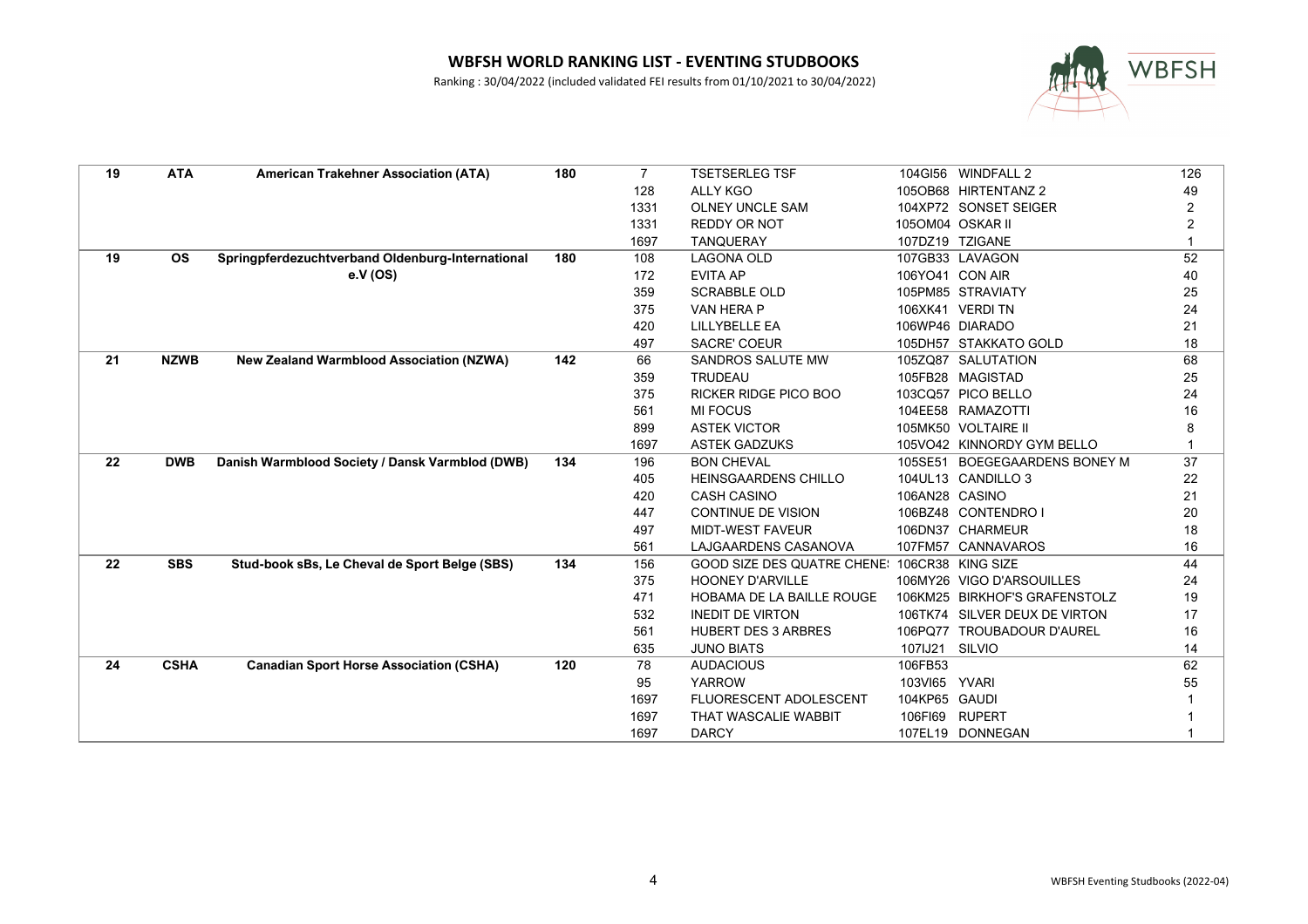

| 25 | <b>RHEIN</b>   | <b>Rheinisches Pferd im Hannoveraner Verband</b>     | 117 | 92   | <b>FAIRYTALE 39</b>            |                | 104YH84 FIDERTANZ 2            | 56             |
|----|----------------|------------------------------------------------------|-----|------|--------------------------------|----------------|--------------------------------|----------------|
|    |                | (RHEIN)                                              |     | 420  | <b>CARUSO JH</b>               |                | 106VY00 CASCADELLO             | 21             |
|    |                |                                                      |     | 447  | <b>FINEST FELLOW</b>           |                | 104UX35 FIDERTANZ 2            | 20             |
|    |                |                                                      |     | 599  | <b>JUST JAQUES</b>             |                | 106QI89 BLACK JACK 175         | 15             |
|    |                |                                                      |     | 1128 | <b>SILIA</b>                   |                | 104VQ76 SAMARANT               |                |
|    |                |                                                      |     | 1697 | <b>HELLIOS BH</b>              |                | 106BH98 CASSINI BOY JUNIOR     |                |
| 26 | <b>CDE</b>     | Asociación Nacional de Criadores del Caballo de      | 101 | 204  | <b>ULISES</b>                  | 103YV04 FINES  |                                | 36             |
|    |                | <b>Deporte Español (ANCADES)</b>                     |     | 420  | <b>SACH CENTO</b>              |                | 104IG23 CENTO LIBERO           | 21             |
|    |                |                                                      |     | 599  | <b>TESEO</b>                   | 103OV89 NICOLO |                                | 15             |
|    |                |                                                      |     | 635  | KISS MY JAMBO M                |                | 107DI95 INDRET DEL MASSET      | 14             |
|    |                |                                                      |     | 813  | <b>GALLEGA HSM</b>             |                | 106TU90 RIVER DANCE            | 10             |
|    |                |                                                      |     | 1046 | <b>INKI ES PATRONS</b>         | 107DI61        | <b>INDRET DEL MASSET</b>       | 5              |
| 27 | <b>NZHS</b>    | <b>New Zealand Hanoverian Society (NZHS)</b>         | 99  | 279  | CHS ROYAL GENIE                |                | 105LD61 ROYAL BLEND            | 29             |
|    |                |                                                      |     | 375  | DSE HENTON FOR GLORY           |                | 106JE39 FOR EDITION            | 24             |
|    |                |                                                      |     | 420  | LV BALOU JEANZ                 |                | 105EH21 BALOU DU ROUET         | 21             |
|    |                |                                                      |     | 599  | <b>KITEROA LARA</b>            |                | 104NU10 LANDIOSO               | 15             |
|    |                |                                                      |     | 813  | <b>DHARMA PSH</b>              |                | 105TK10 DORINGCOURT            | 10             |
| 28 | <b>BE/SIES</b> | Breeders Elite Studbook for Irish & European         | 95  | 108  | <b>HIGHLIGHTER</b>             | 105XQ98 NATAL  |                                | 52             |
|    |                | <b>Sporthorses Limited (BE-SIES)</b>                 |     | 471  | POMP N CIRCUMSTANCE            |                | 107LM39 POMPADOUR              | 19             |
|    |                |                                                      |     | 773  | <b>PRIME TARGET</b>            |                | 107GH72 CROFT THATS A FACT     | 11             |
|    |                |                                                      |     | 899  | <b>NPS GUCCI</b>               |                | 106NC78 FABRICE VAN OVERIS     | 8              |
|    |                |                                                      |     | 1205 | PJ PICCOLO OVERWIG             |                | 107SY45 DOMANI VAN DEN OVERWEG | 3              |
|    |                |                                                      |     | 1331 | <b>CORNUCOPIA</b>              | 106AI70        |                                | $\overline{2}$ |
| 29 | <b>BHHS</b>    | The British Hanoverian Horse Society (BHHS)          | 90  | 36   | <b>SUPERSTITION</b>            |                | 104WZ20 SATISFACTION FRH       | 86             |
|    |                |                                                      |     | 1331 | <b>HESTER</b>                  |                | 105LZ70 HEINRICH HEINE         |                |
|    |                |                                                      |     | 1697 | <b>WATUSI</b>                  |                | 107AM16 WOODLANDER WAVAVOOM    |                |
|    |                |                                                      |     | 1697 | <b>SILVER DON</b>              |                | 106OB62 HP I SANDRO            |                |
| 30 | <b>CWHBA</b>   | <b>Canadian Warmblood Horse Breeders Association</b> | 86  | 39   | <b>NEMESIS</b>                 |                | 107BC38 NOVALIS 46             | 84             |
|    |                | (CWHBA)                                              |     | 1697 | ONE IN A MILLION               |                | 106QS76 DON FREDERICO          |                |
|    |                |                                                      |     | 1697 | <b>MASTER CLASS</b>            | 105NA37 CREE   |                                |                |
| 31 | <b>CH</b>      | Zuchtverband CH-Sportpferde Swiss Warmblood          | 80  | 222  | <b>GB KEEP COOL DU PERCHET</b> |                | 106VU64 GB KONVALLY            | 34             |
|    |                | (ZVCH)                                               |     | 300  | <b>VIOLINE DE LA BRASSERIE</b> |                | 105DH09 GALANT NORMAND         | 28             |
|    |                |                                                      |     | 991  | <b>TOBLERONE</b>               |                | 105YY23 YARLANDS SUMMER SONG   | 6              |
|    |                |                                                      |     | 1046 | <b>AQUILA B</b>                |                | 106ZW20 AQUA MINERALE KZI      | 5              |
|    |                |                                                      |     | 1046 | DH BLUE CHIP AA                |                | 106WZ11 BLUE CANARI            |                |
|    |                |                                                      |     | 1331 | <b>DEMOISELLE PECCAU</b>       |                | 106IC00 MIGHTY MAGIC           | 2              |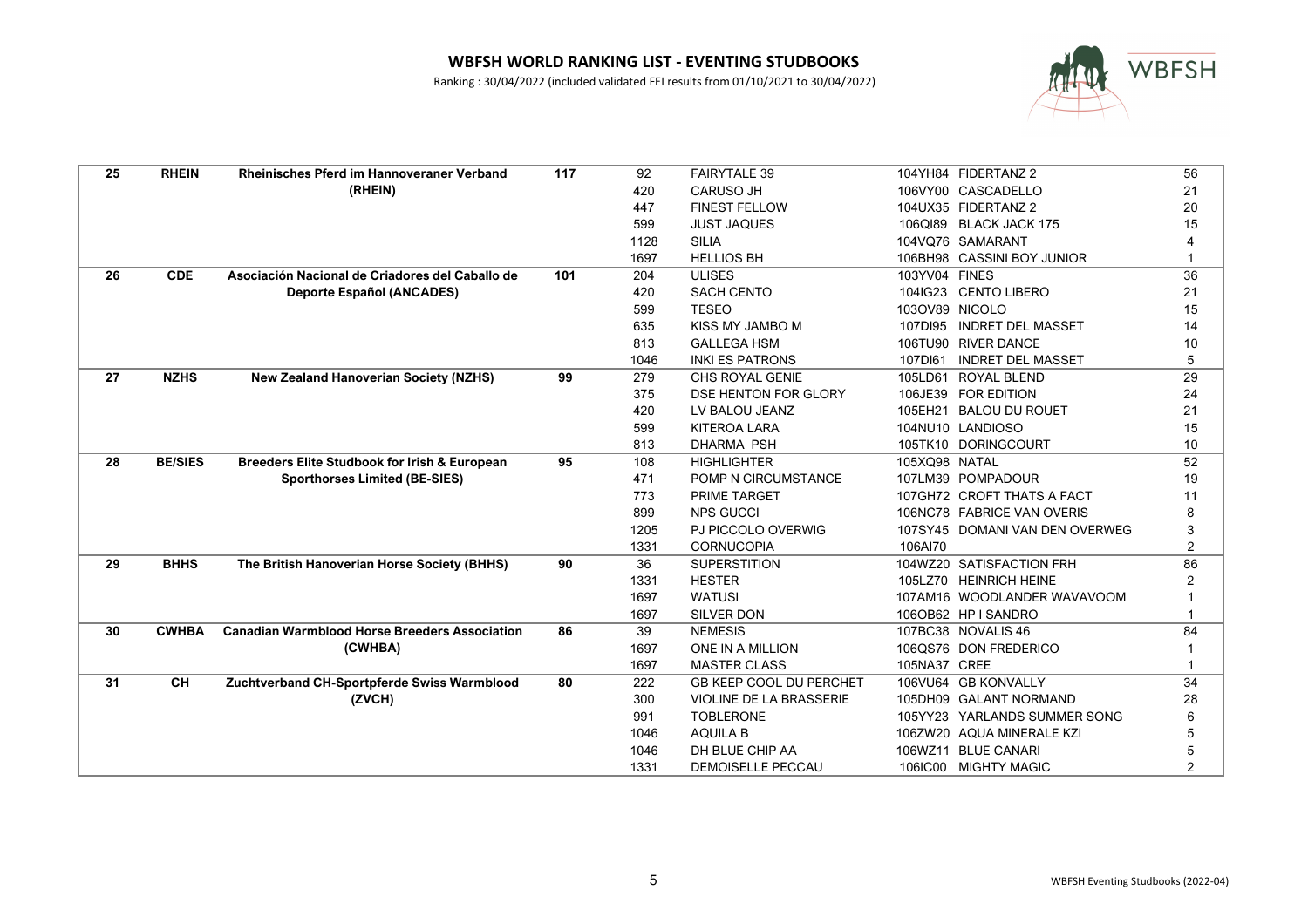

| 32 | <b>NRPS</b>  | Nederlands Rijpaarden en Pony Stamboek (NRPS)    | 71 | 235  | <b>MIRAGE</b>                  |                | 106ZQ56 BRANDON              | 33             |
|----|--------------|--------------------------------------------------|----|------|--------------------------------|----------------|------------------------------|----------------|
|    |              |                                                  |    | 256  | WILLEM VAN WUP                 | 104QI95 WUP    |                              | 31             |
|    |              |                                                  |    | 1331 | <b>IF EVERT</b>                |                | 107HY78 IF EVER 111          | 2              |
|    |              |                                                  |    | 1331 | SHUTTERFLYKE                   |                | 105QE71 SIR SHUTTERFLY       | 2              |
|    |              |                                                  |    | 1331 | <b>EASTER STAR WM</b>          |                | 107JK57 ESTRELLO             | 2              |
|    |              |                                                  |    | 1697 | <b>ZUSA</b>                    | 107HT62 ZODIAK |                              |                |
| 33 | <b>MECKL</b> | Verband der Pferdezüchter Mecklenburg-           | 70 | 279  | <b>LUMUMBA</b>                 |                | 106JI32 LEVISONN             | 29             |
|    |              | Vorpommern e.V. (MECKL)                          |    | 497  | <b>DONNA LENA MV</b>           |                | 104PR80 D'OLYMPIC            | 18             |
|    |              |                                                  |    | 599  | <b>SOMMERSBY</b>               |                | 107GE35 SERGEANT PEPPER      | 15             |
|    |              |                                                  |    | 1128 | <b>LOVINSKY</b>                |                | 107FM30 LEVISONN             |                |
|    |              |                                                  |    | 1331 | <b>L'ARON DES BOIS</b>         |                | 106YZ41 LEPRINCE DES BOIS    | 2              |
|    |              |                                                  |    | 1331 | <b>CEROUSINA</b>               |                | 106PF13 CEROUSI              | $\overline{2}$ |
| 34 | BH           | Associação Brasileira de Criadores do Cavalo de  | 59 | 359  | <b>RIVIERA LU</b>              |                | 104ON92 REMBRANAT            | 25             |
|    |              | <b>Hipismo (ABCCH)</b>                           |    | 728  | <b>CDC SUPER STAR</b>          |                | 104CU80 BALOUBET DU ROUET    | 12             |
|    |              |                                                  |    | 773  | <b>DESTAQUE JT</b>             | 105LE15        |                              | 11             |
|    |              |                                                  |    | 773  | <b>GLOCK PULLMAN</b>           |                | 104GY50 CORIALL 2            | 11             |
| 35 | <b>AHS</b>   | The American Hanovarian Society (AHS)            | 47 | 532  | DOUBLE DIAMOND C               |                | 107EC05 DIACONTINUS          | 17             |
|    |              |                                                  |    | 679  | PAPER DOLL                     |                | 107IO25 PAPARAZZO 3          | 13             |
|    |              |                                                  |    | 944  | <b>LUFTMANN MWF</b>            |                | 105YD71 LANDFRIESE II        |                |
|    |              |                                                  |    | 991  | LAYLA Q                        | 106QR61 LOERKE |                              | 6              |
|    |              |                                                  |    | 1331 | <b>BALOU MOON</b>              |                | 106LC50 BALOU DU ROUET       | $\overline{2}$ |
|    |              |                                                  |    | 1331 | <b>FLOWER GIRL</b>             |                | 106IG12 FUTURIST             | $\overline{2}$ |
| 35 | <b>ZfDP</b>  | Zuchtverband für Deutsche Pferde e.v. (ZfDP)     | 47 | 420  | RF COOL PLAY                   |                | 104FM91 CONDORS CHAMPION     | 21             |
|    |              |                                                  |    | 813  | <b>CASPIAN 15</b>              |                | 106ZD53 L.B. CRUMBLE         | 10             |
|    |              |                                                  |    | 846  | <b>SUMMERJAM</b>               |                | 105YG35 SYLTWIND 2           | g              |
|    |              |                                                  |    | 1205 | <b>DEKORATEURIN BAUMEISTER</b> |                | 105IQ24 SALVANTO             | 3              |
|    |              |                                                  |    | 1205 | <b>COOL CHARLY BLUE</b>        |                | 105SK55 CYPER SPACE          | 3              |
|    |              |                                                  |    | 1697 | POLLY BLUE EYES                |                | 104WZ23 CONCINALES XX        |                |
| 37 | <b>ACE</b>   | ACE Studbook - Australian Continental Equestrian | 46 | 222  | <b>CIL DARA DALLAS</b>         |                | 106QX54 DIARADO              | 34             |
|    |              | Group Inc. (ACE)                                 |    | 846  | <b>LAVENDER RISE FERGHUS</b>   |                | 107PB82 FISHERMANS FRIEND    | 9              |
|    |              |                                                  |    | 1697 | <b>TULARA CHICOUVE</b>         |                | 106QD37 CHICO'S BOY          |                |
|    |              |                                                  |    | 1697 | <b>WIDGEE TOTAL TRIBUTE</b>    |                | 106GG99 WIDGEE TOTAL ECLIPSE |                |
|    |              |                                                  |    | 1697 | <b>BELCAM NOAH</b>             |                | 107FZ13 NOW ON TOP           |                |
| 38 | <b>AAFE</b>  | Asociacion Argentina de Fomento Equino (AAFE)    | 45 | 222  | <b>JOS BRAVIO</b>              |                | 106KB51 JOS FAPILLON         | 34             |
|    |              |                                                  |    | 899  | SOLAGUAYRE CASTILLO            |                | 107MS54 CASSIANO 3           |                |
|    |              |                                                  |    | 1331 | SOLAGUAYRE CALIFORNIA          |                | 106VS67 CASPARO              |                |
|    |              |                                                  |    | 1697 | <b>JOS UFO DE QUIDAM</b>       |                | 104RS61 LOBBY DES FORTES     |                |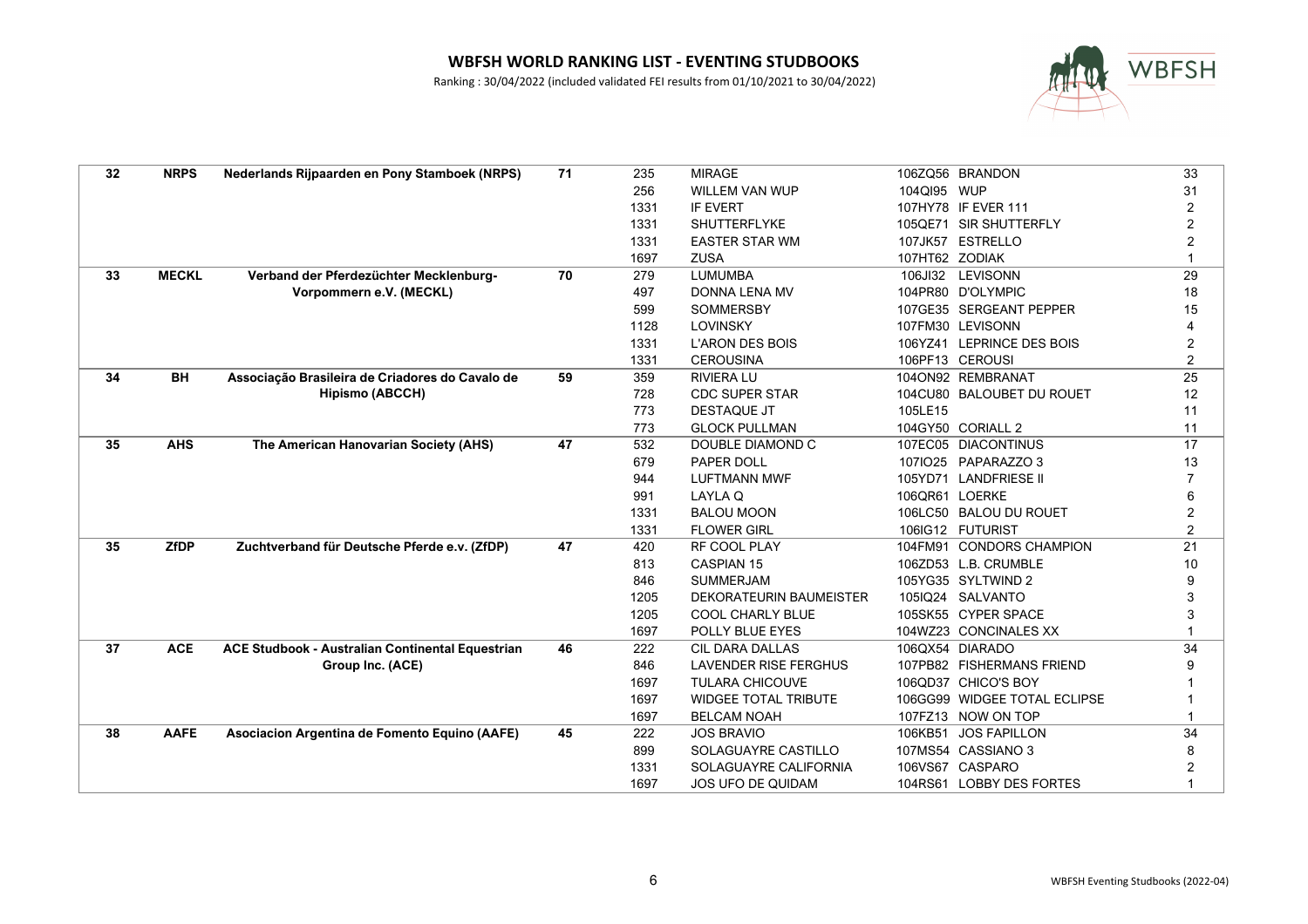

| 39 | <b>ISR-OLD</b> | <b>International Sporthorse Registry Oldenburg</b> | 44 | 279  | <b>LAGUNA SECA</b>         | 105RV46       |                                 | 29                      |
|----|----------------|----------------------------------------------------|----|------|----------------------------|---------------|---------------------------------|-------------------------|
|    | <b>NA</b>      | <b>Registry North America (ISREG)</b>              |    | 679  | <b>MARYVILLE SIR HENRY</b> |               | 106VW50 SIR SHUTTERFLY          | 13                      |
|    |                |                                                    |    | 1331 | QUIBERON                   |               | 107QG54 QUITE EASY              | 2                       |
| 40 | <b>KWPN NA</b> | <b>KWPN of North America, Inc. (KWPN NA)</b>       | 43 | 532  | <b>KEEPSAKE</b>            |               | 107HU51 NATIONAL ANTHEM         | 17                      |
|    |                |                                                    |    | 599  | <b>KISMET</b>              |               | 107JH14 NATIONAL ANTHEM         | 15                      |
|    |                |                                                    |    | 1128 | <b>DUTCH TIMES</b>         |               | 104GY93 GOODTIMES               |                         |
|    |                |                                                    |    | 1128 | <b>JUCZT MY STYLE S</b>    | 107DK84 AHORN |                                 |                         |
|    |                |                                                    |    | 1331 | <b>CASHMERE</b>            |               | 105OE19 SPECIAL-D               |                         |
|    |                |                                                    |    | 1697 | <b>KAMARA CFF</b>          | 107MU15 NEGRO |                                 |                         |
| 41 | <b>CZEWB</b>   | Svaz chovatelu ceskéhoteplorevníka / Czech         | 42 | 279  | QAID                       | 106NL41       |                                 | $\overline{29}$         |
|    |                | <b>Warmblood Breeders Society (SCHCT)</b>          |    | 1046 | <b>FIGARO</b>              | 106YQ78       |                                 |                         |
|    |                |                                                    |    | 1331 | <b>LOTUS PALITA</b>        |               | 107CT32 LANTINO 25              | $\overline{2}$          |
|    |                |                                                    |    | 1331 | LINZI                      |               | 107DX44 LANTINO 25              | $\overline{2}$          |
|    |                |                                                    |    | 1331 | <b>SIMON</b>               | 106IL82       |                                 | 2                       |
|    |                |                                                    |    | 1331 | <b>MADOCK</b>              | 105TX76       |                                 | $\overline{\mathbf{c}}$ |
| 42 | <b>AHHA</b>    | <b>American Holsteiner Horse Association</b>       | 35 | 561  | <b>BITTERSWEET 2</b>       |               | 106VA30 HUNTER                  | 16                      |
|    |                |                                                    |    | 599  | <b>HAPPINESS IS</b>        |               | 106FH58 HUNTER                  | 15                      |
|    |                |                                                    |    | 1205 | <b>ELLE</b>                | 106QN31       |                                 | 3                       |
|    |                |                                                    |    | 1697 | <b>CAPTIVATE</b>           |               | 105AM05 CUNNINGHAM              |                         |
| 43 | <b>FWB</b>     | The Finnish Horse Breeding Association/Suomen      | 15 | 944  | PIN ROCK'S FADE TO BLACK   | 106MM04       |                                 |                         |
|    |                | Hippos ry (FWB)                                    |    | 1205 | THUNDER OF LOVE            |               | 107IC20 STENOGRAPH              | 3                       |
|    |                |                                                    |    | 1331 | <b>DIANDRO CARRUS</b>      |               | 106PQ35 DIARADO                 | 2                       |
|    |                |                                                    |    | 1331 | <b>BRAS DE FER</b>         |               | 106YW79 VAN GOGH                |                         |
|    |                |                                                    |    | 1697 | <b>FIELDHILL FANTASY</b>   |               | 106VR39 PIN ROCK'S BLACK VELVET |                         |
| 44 | <b>BWBS</b>    | <b>Warmblood Breeders Studbook (WBS-UK)</b>        | 14 | 1046 | <b>SAFIRA</b>              |               | 106BG11 SPRING'S SPIRIT         | 5                       |
|    |                |                                                    |    | 1331 | FRECKLETON MYTHAGO         |               | 104AQ61 MONTE CARLO             | 2                       |
|    |                |                                                    |    | 1331 | <b>LOXLEYS LAST STAND</b>  |               | 106BS87 LOXLEY 29               |                         |
|    |                |                                                    |    | 1331 | <b>STORMHILL RIOT</b>      |               | 107HY70 DOWNE RIGHT REBEL       | 2                       |
|    |                |                                                    |    | 1331 | <b>FLAMBOYANT</b>          |               | 107LY89 FLASHPOINT              | 2                       |
|    |                |                                                    |    | 1697 | <b>JUBILEE STAR</b>        | 106ZL96 JUMBO |                                 |                         |
| 45 | <b>ESH</b>     | Estonian Sport Horse Breeders Society/Eesti        | 9  | 1046 | <b>CAVALIER</b>            |               | 106AV33 CAYMAN                  | 5                       |
|    |                | Sporthoubuste Kasvatatjate Selte (ESHA)            |    | 1205 | <b>ALLY NIGHTINGALE</b>    |               | 107FY48 AUTOMATIC PILOT         | 3                       |
|    |                |                                                    |    | 1697 | <b>ROLEKS</b>              |               | 106OF33 ROTSPON                 |                         |
| 45 | <b>HSH</b>     | Hungarian Sport Horse Studbook / Magyar            | 9  | 1046 | LARIS                      |               | 106XC46 LAHNSTEIN               |                         |
|    |                | Sportlótenyésztok Országos Egyesülete (MSLT)       |    | 1697 | <b>MOST WANTED MIMI</b>    |               | 106KT26 4941 MARKETPLACE XX     |                         |
|    |                |                                                    |    | 1697 | <b>CAPTAIN CRISSY</b>      |               | 106VT15 FUERTY CAPTAIN CARISMO  |                         |
|    |                |                                                    |    | 1697 | <b>BALLANTINES 4</b>       |               | 104VM01 3653 CANNONBALL         |                         |
|    |                |                                                    |    | 1697 | <b>CHAMPION NADLIF</b>     |               | 107IA57 CHURCHILL IC            |                         |